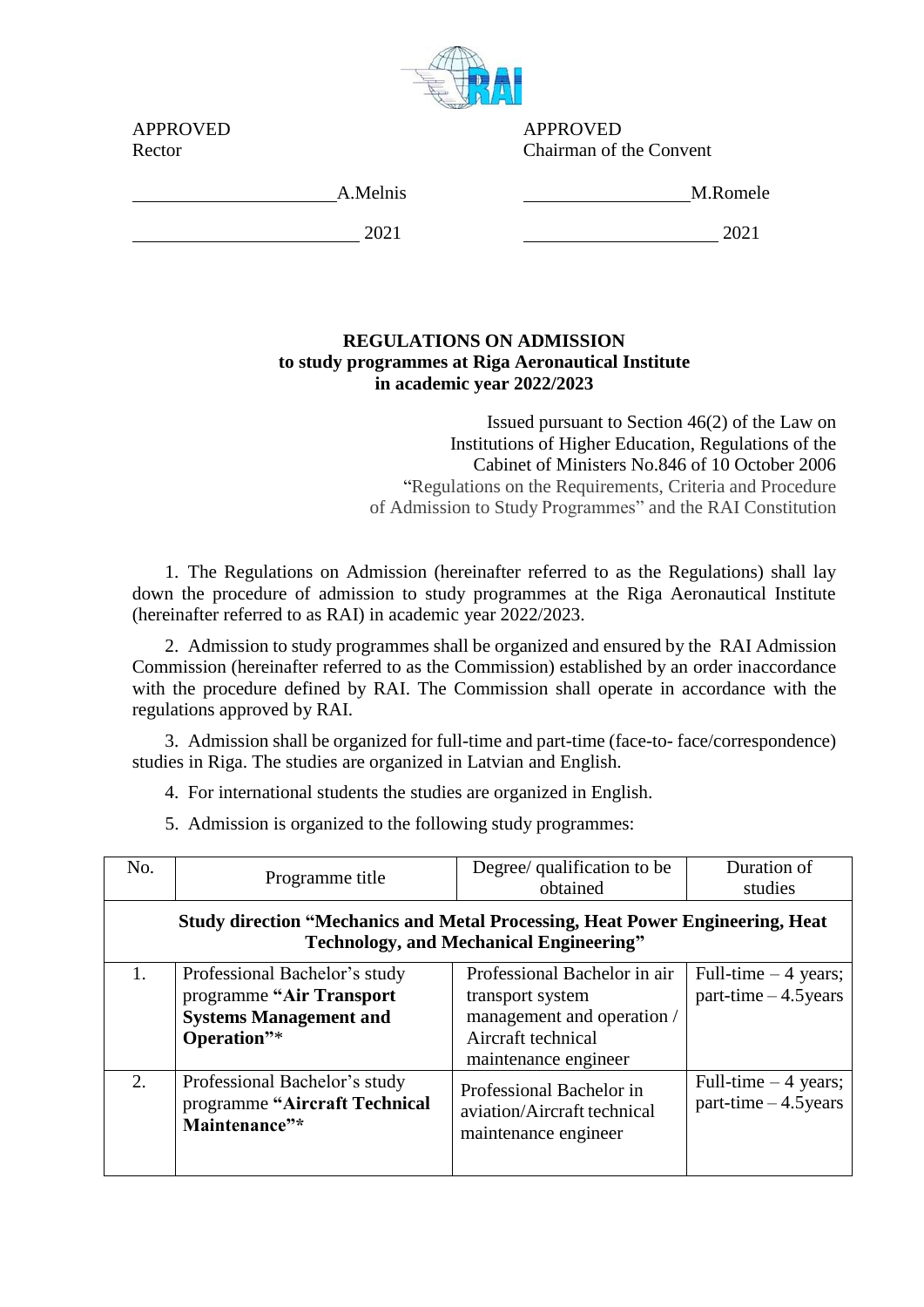| $\overline{3}$ .                                                                                                                                       | Professional<br>Master's<br>study<br>programme "Transport Systems<br>Management"                     | Professional Master<br>in<br>transport systems                                            | Full-time<br>1.5<br>$\equiv$<br>years; part-time $-2$<br>years                                 |  |  |
|--------------------------------------------------------------------------------------------------------------------------------------------------------|------------------------------------------------------------------------------------------------------|-------------------------------------------------------------------------------------------|------------------------------------------------------------------------------------------------|--|--|
| <b>Study direction "Information Technology, Computer Techniques, Electronics,</b><br><b>Telecommunications, Computer Control and Computer Science"</b> |                                                                                                      |                                                                                           |                                                                                                |  |  |
| 1.                                                                                                                                                     | Professional Bachelor's study<br>programme "Electronic<br><b>Equipment Maintenance"*</b>             | Professional Bachelor of<br>electronic equipment<br>maintenance/Electronic<br>engineer    | Full-time $-4$ years;<br>Part-time, face-to-<br>$face - 4.5 years.$                            |  |  |
| <b>Study direction "Transport services"</b>                                                                                                            |                                                                                                      |                                                                                           |                                                                                                |  |  |
| 1.                                                                                                                                                     | Professional Bachelor's study<br>programme "International<br><b>Transport Company</b><br>Management" | Professional Bachelor of<br>business<br>management/Transport<br>company manager           | Full-time $-4$<br>years; part-time<br>$-4.5$ years                                             |  |  |
| 2.                                                                                                                                                     | Professional Bachelor's study<br>programme "International<br><b>Transport Logistics"</b>             | Professional Bachelor of<br>international<br>transport<br>logistics/Head of logisticsunit | Full-time<br>$\overline{4}$<br>$\mathcal{L}^{\mathcal{L}}$<br>years; part-time<br>$-4.5$ years |  |  |
| 3.                                                                                                                                                     | Professional Bachelor's study<br>programme "Air Traffic<br>Management"*                              | Professional Bachelor of air<br>traffic management/Airtraffic<br>management engineer      | Full-time –<br>$\boldsymbol{\Lambda}$<br>years; part-time<br>$-4.5$ years                      |  |  |
| $\overline{4}$ .                                                                                                                                       | Professional Master's study<br>programme "International<br><b>Transport Company</b><br>Management"   | Professional<br>of<br>Master<br>business<br>management/Transport<br>company manager       | Full-time $-1.5$<br>years; part-time<br>$-2$ years                                             |  |  |

\* – After graduation applicants receive a professional licence or certificate meeting EU requirements.

6. Admission to programmes of undergraduate studies shall take place on the basis of previous at least general secondary or vocational secondary education. Admission to Master programmes shall take place on the basis of Bachelor or second level professional higher education corresponding to the Master programme.

7. The size of the tuition fee in study programmes, discounts on the tuition fee and the groups of persons, which receive discounts on the tuition fee, shall be determined by an order in accordance with the procedure defined by RAI at least one month before the announcement of admission.

- 8. Admission to study programmes shall start on the date defined by the Cabinet of Ministers:
	- 8.1. 1<sup>st</sup> of July, 2022– for the applicants, who obtained secondary education in 2022;

8.2.  $19<sup>th</sup>$  of April, 2022 – for other applicants for full-time and part-time studies.

9. RAI shall inform about the commencement of admission on its Website.

10. To be admitted to a study programme, applicants shall submit to RAI an application in a specified form. The application shall be appended by the copy of the document about the previously obtained education with a transcript of records, one coloured photo or an electronic photo (size no more than 1000x1000 pixels and size up to 200 kB), as well as shall append copies of other documents, if necessary.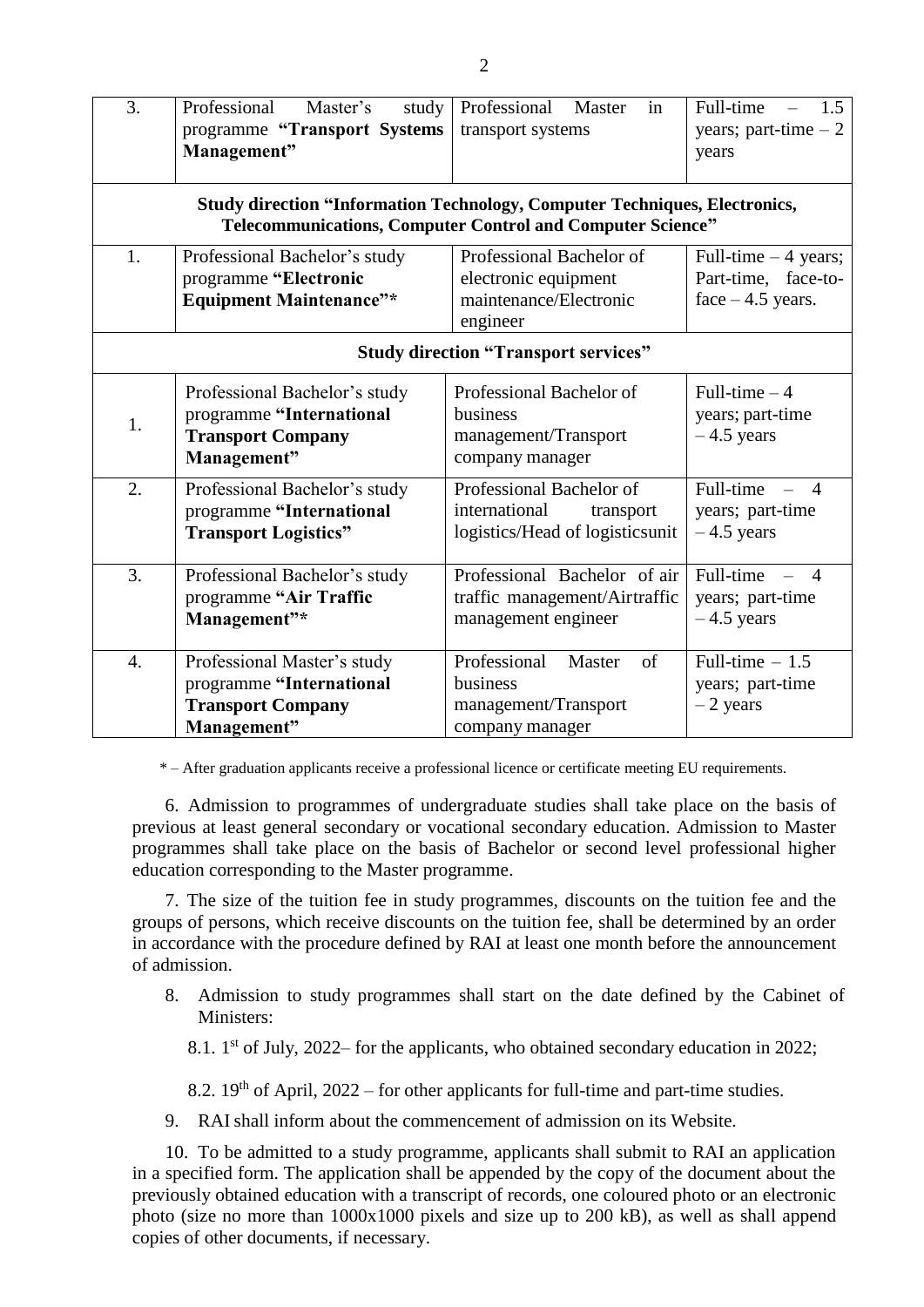11. An applicant from abroad, who has not obtained secondary education in English shall present an international English language testing service certificate issued in the last five years, which confirms that the English language skills, according to the assessment of European language skills is at least B2 level. If the applicant has not submitted a document on the English language proficiency, the RAI performs his English skills testing.

12. The applicant shall present originals of the document on previously obtained education and other documents, as well as his/her passport or other personal identification document to the Commission in person at the time of conclusion of the study contract.

13. Applicants may receive full information in relation to the admission process and studies at RAI [\(manager@rai.lv,](file:///C:/Users/Secretary/AppData/Local/Temp/Rar$DIa0.500/manager@rai.lv) phone: 67677832, 29571158 and [a.brutane@rai.lv,](mailto:a.brutane@rai.lv) phone 67629205, 25909934).

14. It shall be the applicant's duty to read these Regulations and provide full and true information about the previously obtained education and studying opportunities at RAI.

15. It shall be the RAI duty to provide applicants with complete information on the admissions process and possibilities to ensure relevant study and living conditions.

16. Applicants shall submit their application for admission to a study programme:

16.1. arriving in person to RAI, Mežkalna iela 9, Riga;

16.2. sending electronically by e-mail (manager@rai.ly or a.brutane@rai.ly);

16.3. sending by post;

16.4. submitting through mediation of the applicant's authorized person presenting a power of attorney.

17. The Commission shall review the submitted application and appended documents, shall verify them, if necessary, and register.

18. If the application and the documents appended thereto meet the Regulations and other regulatory enactments regulating the admission procedure, the Commission shall take a decision on admission of the applicant to the relevant study programme.

19. The Admission Commission shall notify the applicant of its decision within three working days and shall coordinate with him/her, when he/she should come for the conclusion of the study contract in person.

20. Any applicant may submit a motivated complaint to the Commission regarding violations in the admission procedure or decisions of the Commission within three working days of stating any fact of violation of the admission procedure or notification of the Commission's decision.

21. The Commission shall review the complaint and shall notify the applicant of its decision within three working days. The decision of the Commission may be challenged within seven days of the day of notification of the decision by submitting a complaint to the rector.

22. The rector's decision may be challenged in accordance with the procedure laid down in the Administrative Procedure Law.

23. RAI may terminate participation of any person in the admission procedure and cancel the Commission's decision on admission, if the person has not observed the requirements of regulatory enactments regulating admission.

24. Admission fee of 25 EUR shall be paid for review, registration of the application, negotiation and preparation of the study contract.

25. Admission fee of 200 EUR for international applicants shall be paid for review, registration of the application, negotiation and preparation of the study contract.